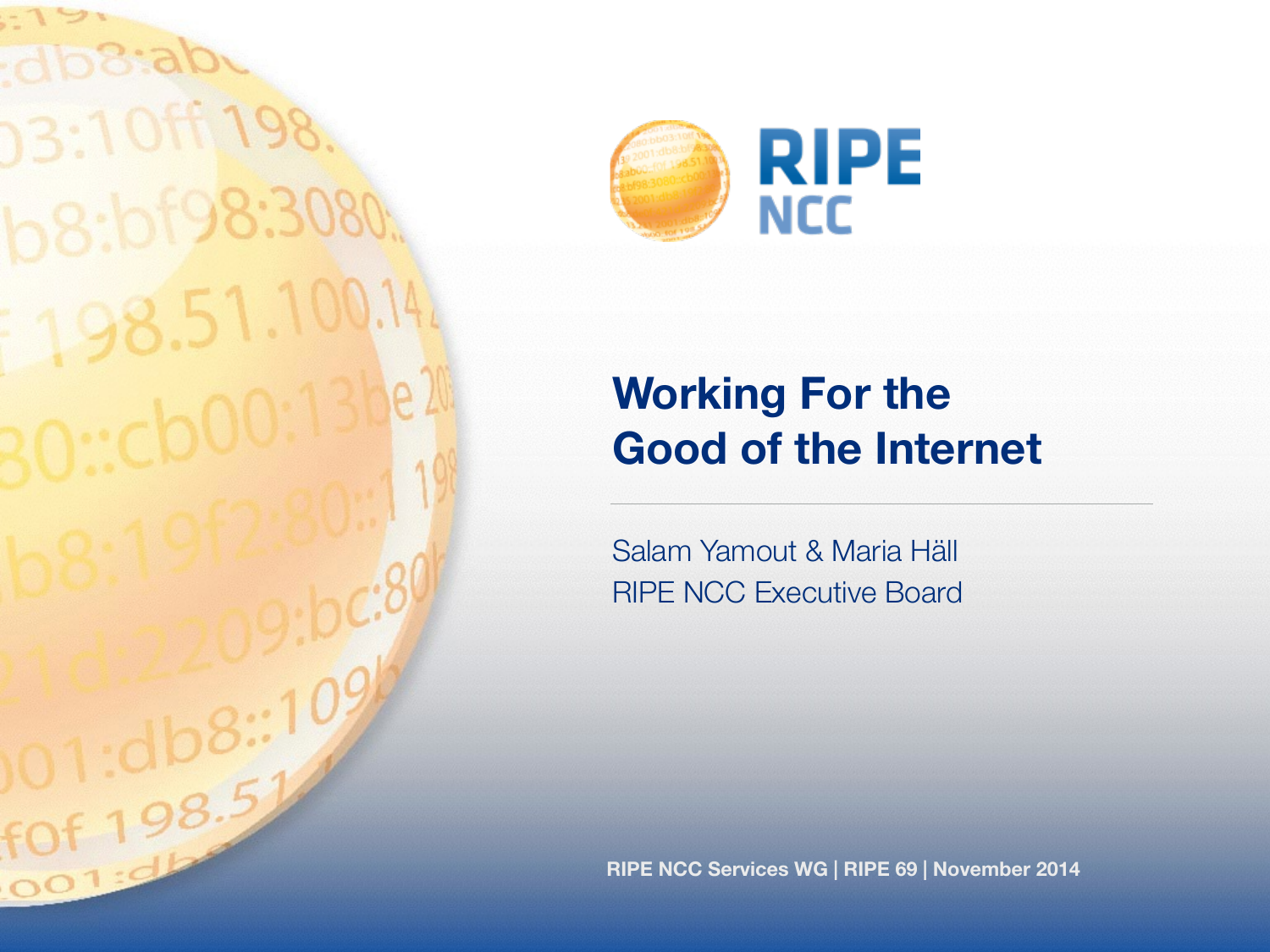## **Working For the Good of the Internet**

- RIPE NCC has a proud tradition of working for the good of the Internet
	- For example, K-root operation, RIPE Atlas, RIPE Labs, outreach & community development
- Looking to the future, should we do more?
	- Does RIPE NCC has a responsibility towards the community?
- This begins a process of discussion with RIPE NCC membership on new ideas…

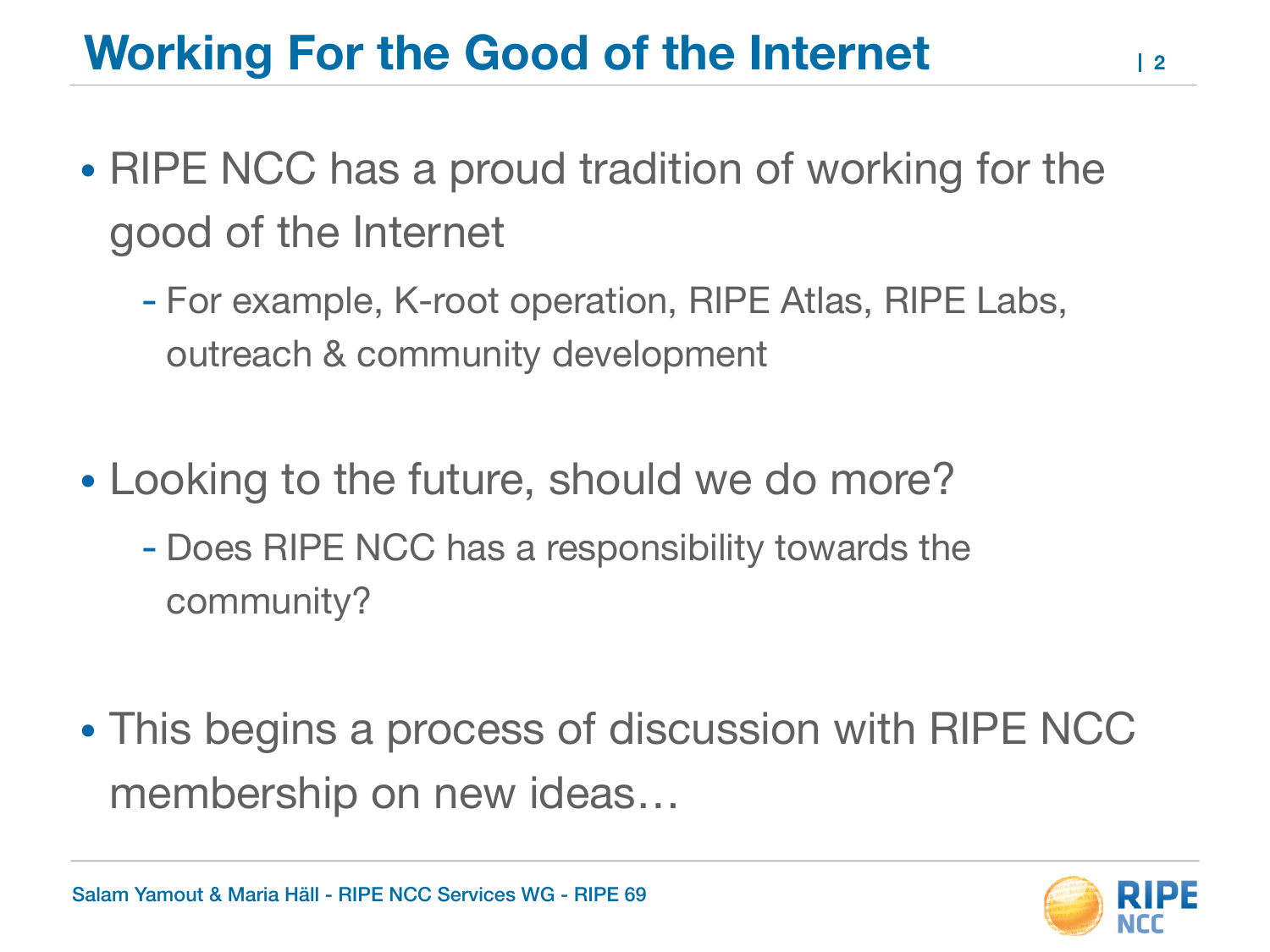### **Two Streams of Activity**

- 1. Activities to promote innovation in the Internet
- 2. Activities to promote digital inclusion

- Combining new and existing initiatives
	- Increasing effectiveness and coordination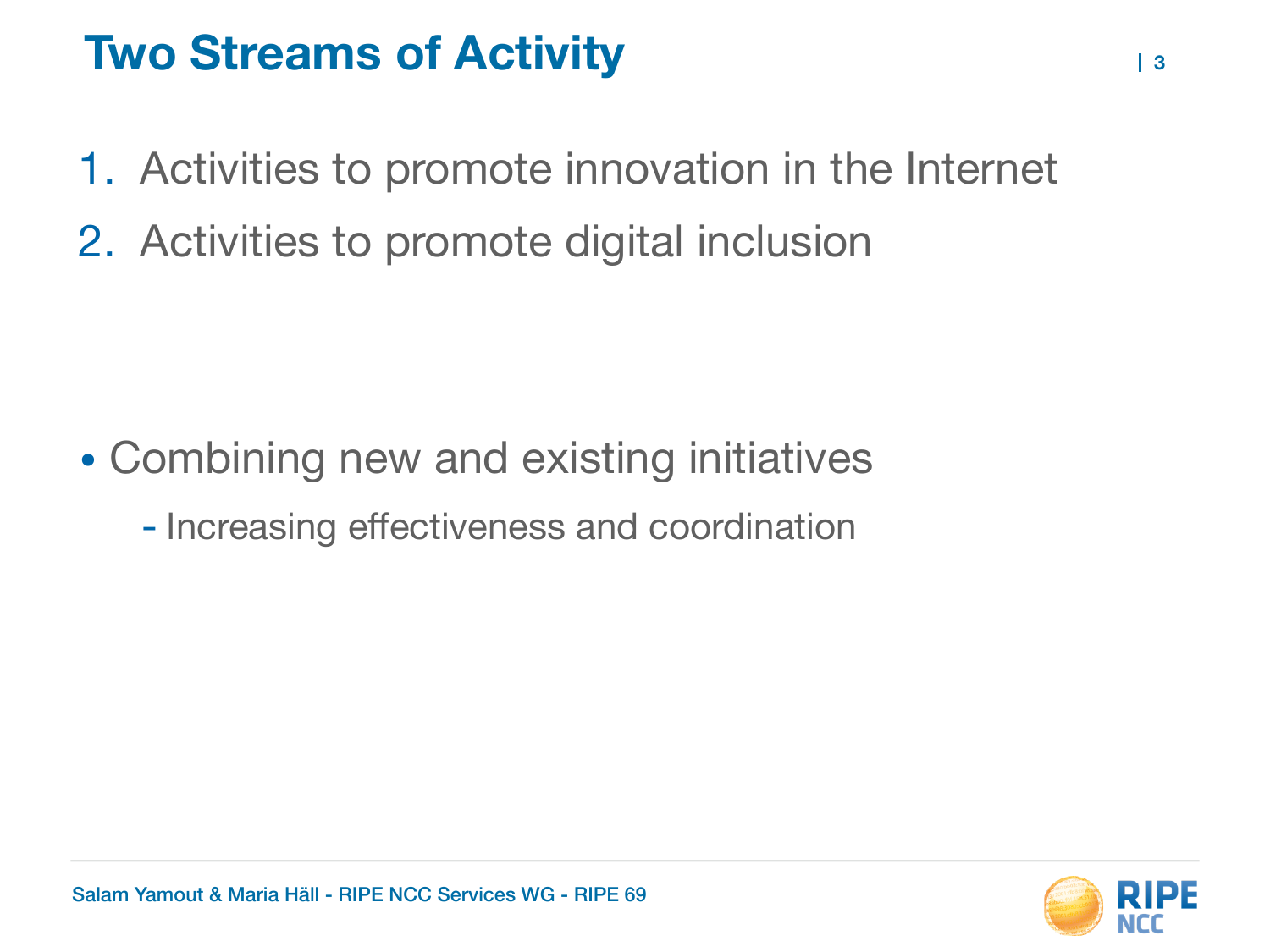#### **1. Activities to Promote Innovation in the Internet 4**

- RIPE an important forum for sharing information on innovative research
- RIPE NCC in a position to provide support for projects and research that benefit the membership and community

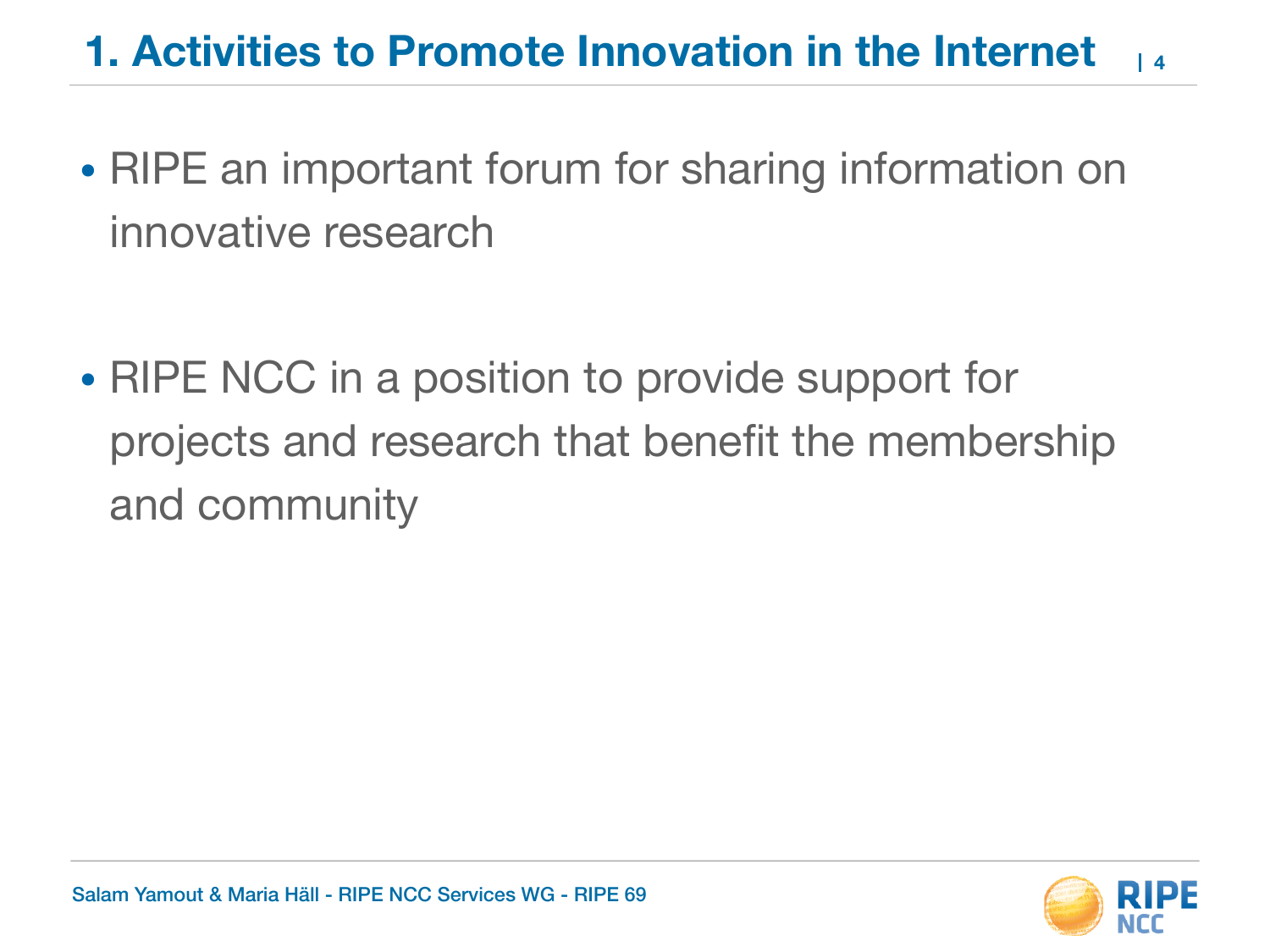## **RACI**

- Funding for students and academic researchers to participate in RIPE Meetings
	- Started in 2013
	- Six RACI fellows participating in RIPE 69
- Goals, outcomes
	- Increase academic community engagement with RIPE
	- Expose community to new ideas, projects, areas of study
	- Increase diversity and strength of RIPE community

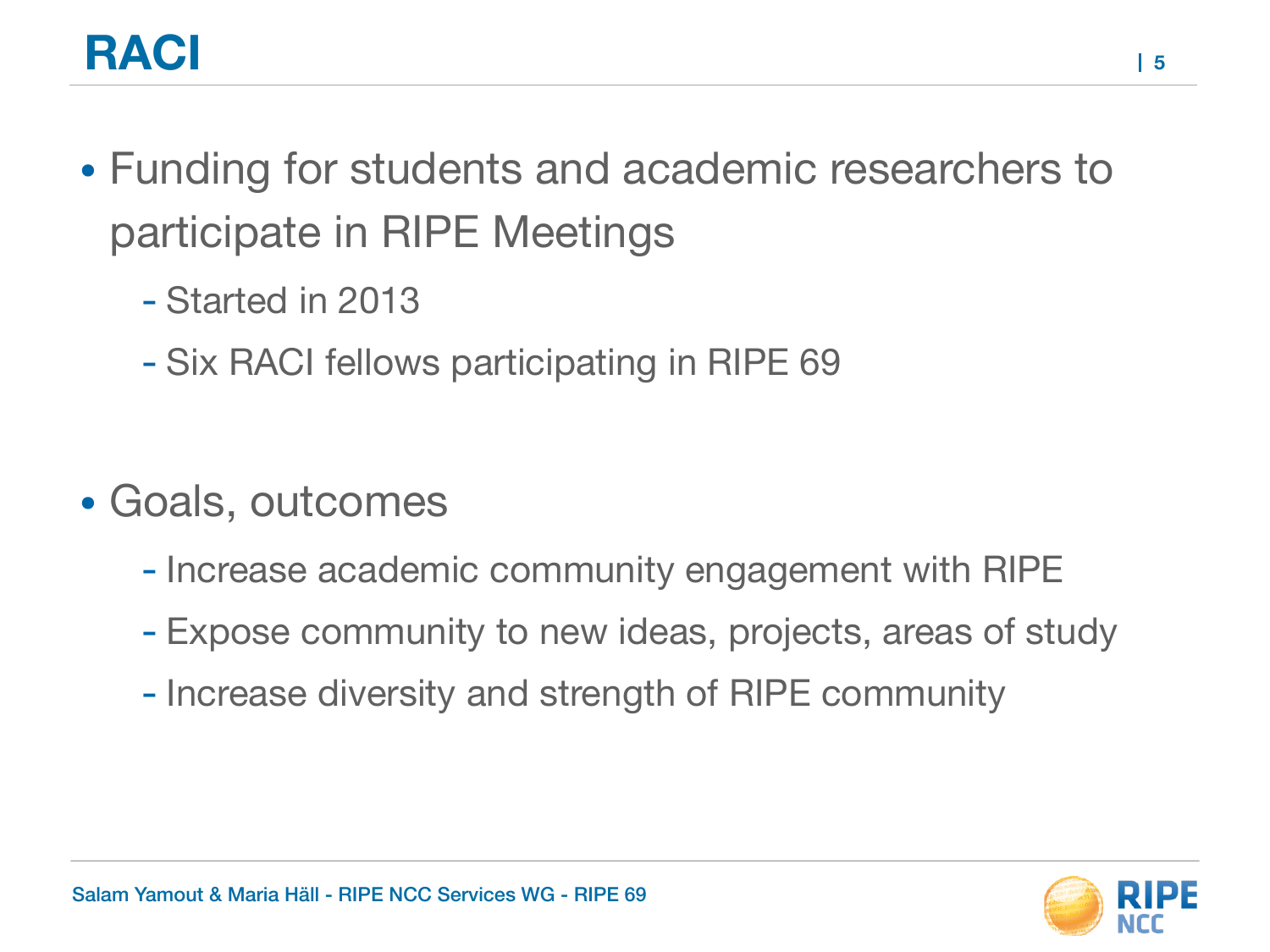## **Innovation Grants & Awards**

- Seed Alliance, established 2010
	- FIRE (AFRINIC)
	- FRIDA (LACNIC)
	- ISIF Asia (APNIC)
	- Funded jointly by SIDA and the RIR



• Funding for innovative research projects that benefit the community

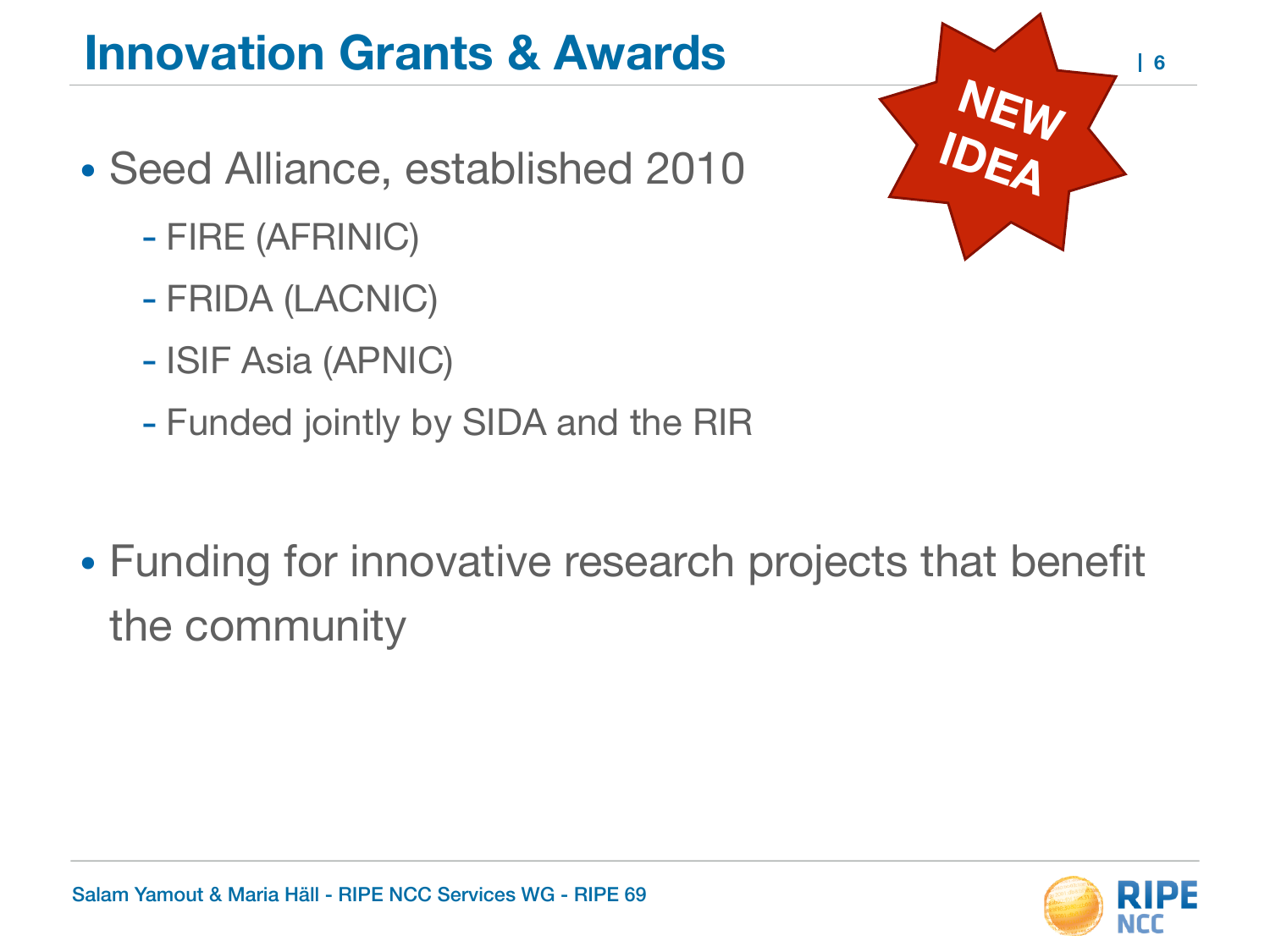# **2. Activities to Promote Digital Inclusion**

- RIPE NCC service region uneven in terms of development of the Internet
- Need for coordination to facilitate community development and build technical capacity
- Activities aim to:
	- Continue capacity building initiatives building on community expertise
	- Identify local experts and support local and regional forums

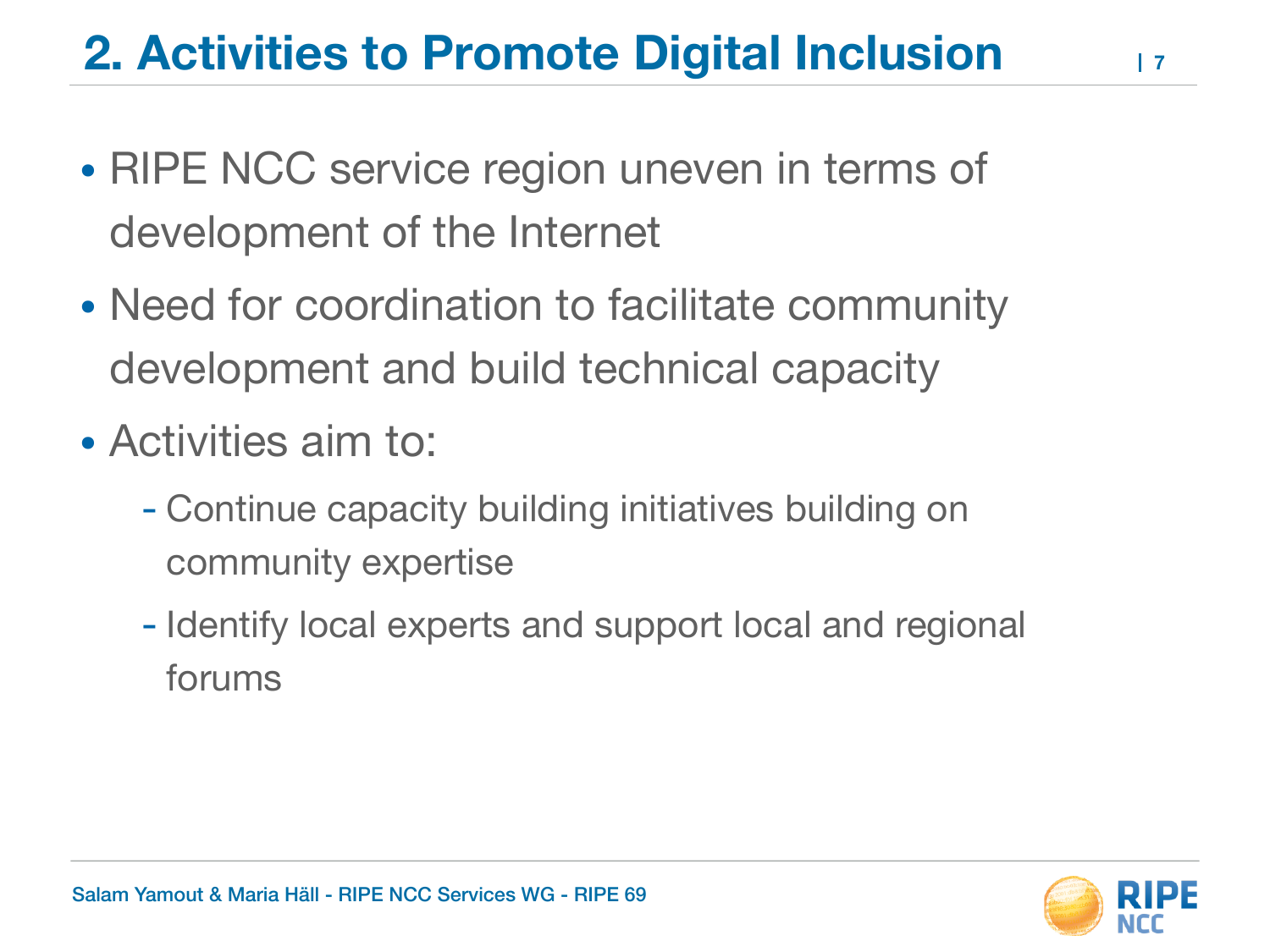# **Train the Trainer**

- Work in progress through IPv6 Roadshow initiative
- Expanding training capacity using community expertise, local experts
- Ensure quality and availability of training material
- Initial focus on IPv6 technical skills
	- Look at expanding to other areas in future
- Work with community on local translation of materials

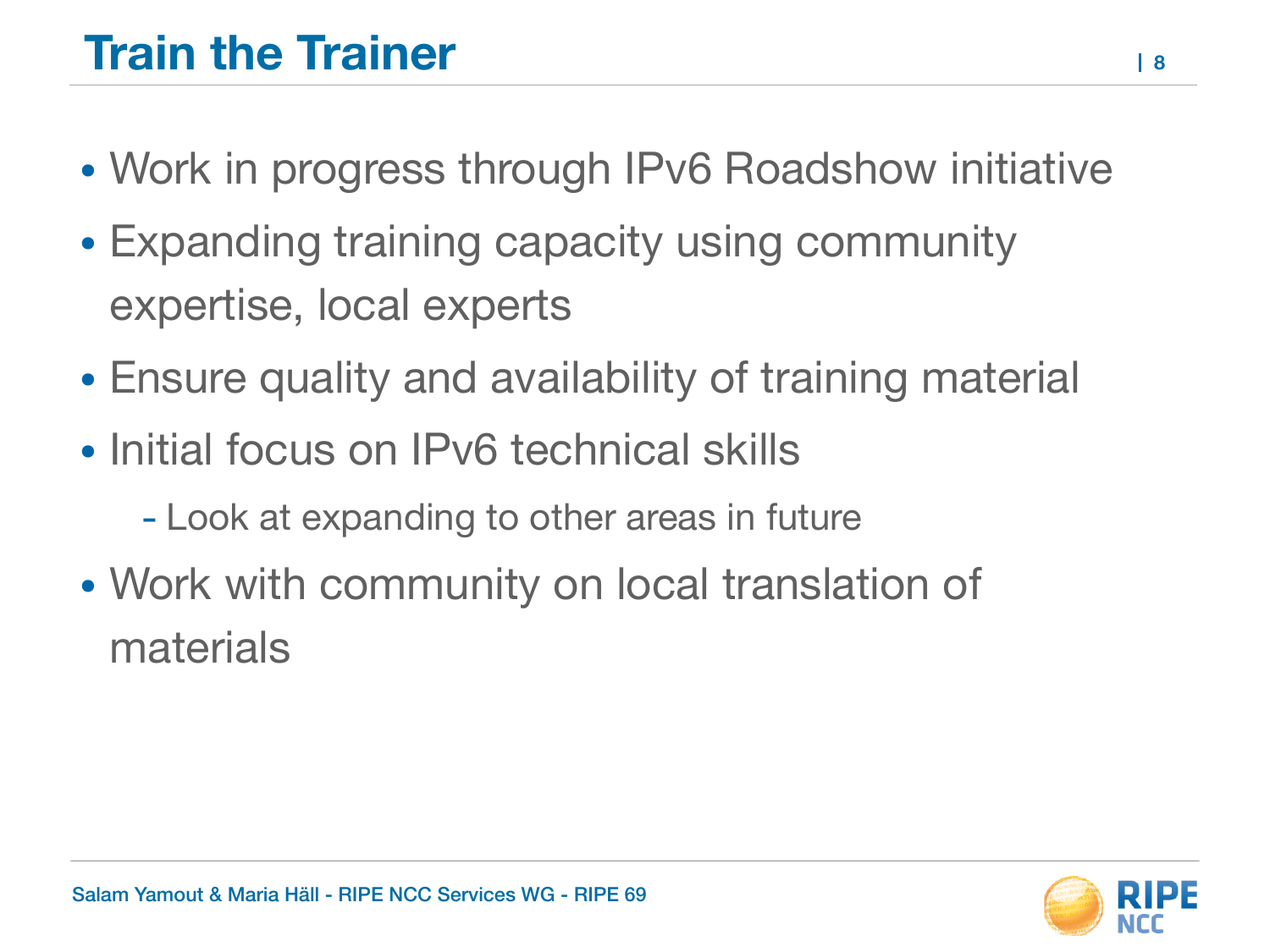# **Supporting National and Regional Forums**

- Consolidating and expanding on work and commitments already provided by RIPE NCC
- Supporting Network Operator Groups (NOGs), IXP meetings, peering forums
- Increasing number of RIPE NCC Regional Meetings for members and communities across the service region

RIPE NCC a recognised leader in these activities



**9**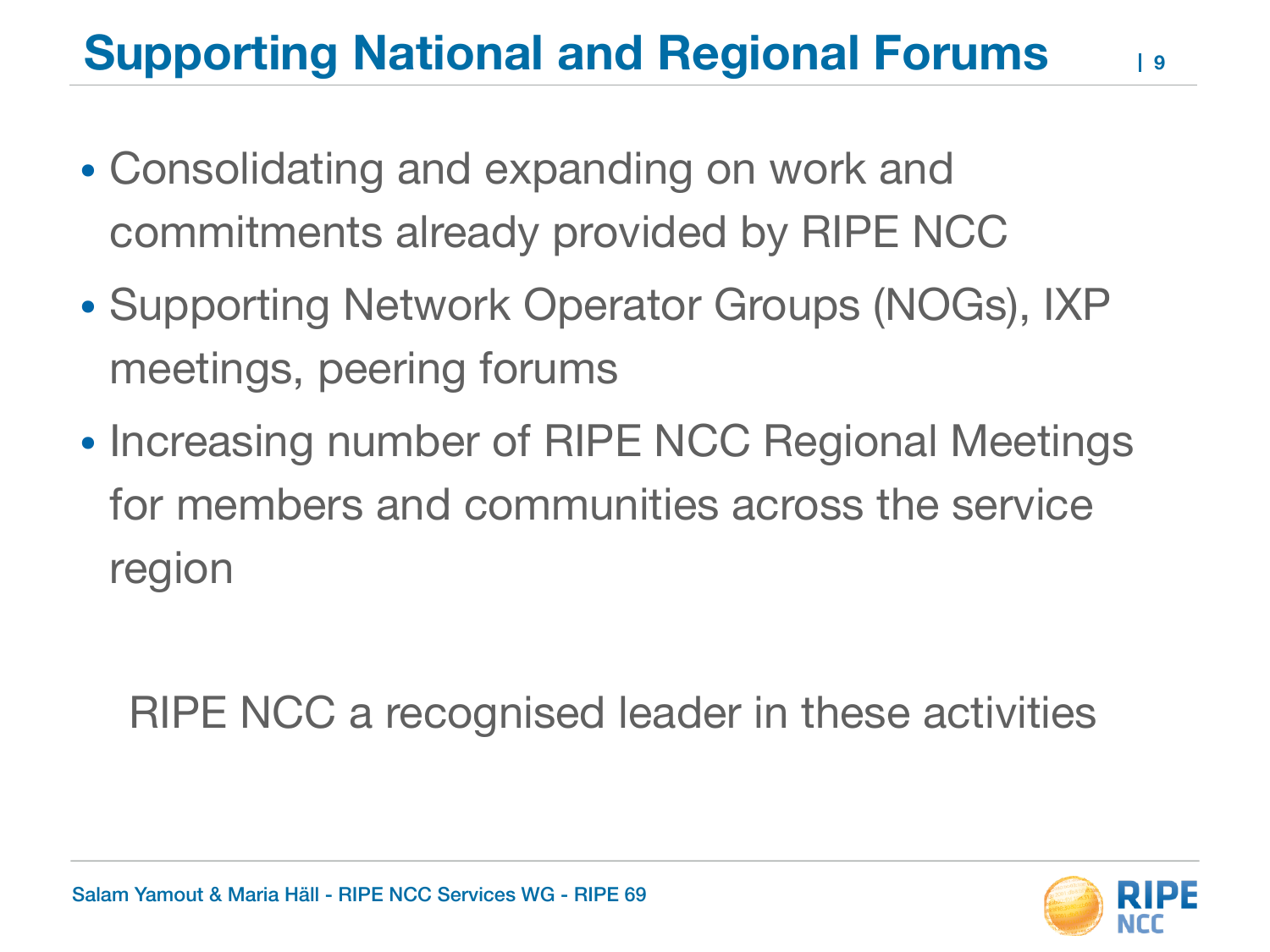- We need your feedback
	- New ideas
	- Comment on current ideas
	- Send to [ncc-services-wg@ripe.net](mailto:ncc-services-wg@ripe.net)
- Present further developments at RIPE 70 in May 2015
- Develop proposals for the 2016 RIPE NCC Activity Plan